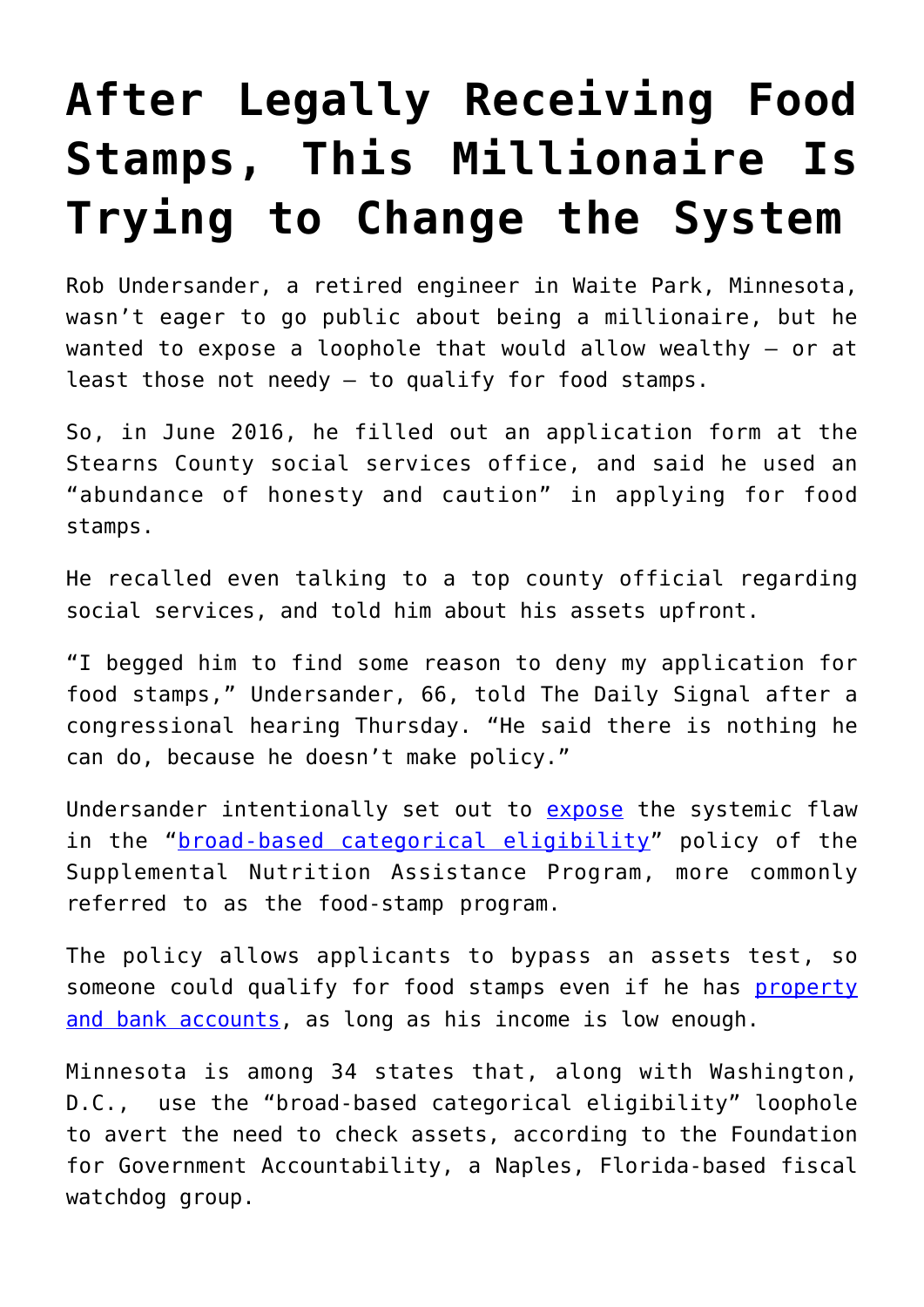Three weeks after applying, Undersander received the electronic benefits transfer card in the mail that he said he hoped would be denied. It came with a letter informing him he had \$278 per month of benefits on it to spend.

He notified a local newspaper, the St. Cloud Times. After the newspaper published a piece, he said, two women from the county's fraud and abuse investigation unit came to his home, asked a few questions, and left.

Although he's retired, he doesn't yet collect Social Security, which would be enough income to make him ineligible.

Over 19 months, Undersander received \$6,000 from the government – which he donated to charity.

Undersander contends that an asset test that ensures only the needy can access food stamps would ensure that needy people will be helped. The Agriculture Department, which administers the food-stamp program, is considering a regulation that would eliminate the broad-based policy, to ensure the program would measure whether someone is genuinely in need.

At a Thursday hearing of the House Agriculture Committee's Nutrition, Oversight, and Department Operations panel, Rep. Jim McGovern, D-Mass., said that Undersander "intentionally defrauded the federal government."

Because he was just attending the hearing, and not testifying, he couldn't respond to majority Democrats on the subcommittee who excoriated him as a fraudster or to minority Republicans who praised him as a whistleblower.

"These were not the first Democrats that wanted to send me to jail," Undersander said, recalling he testified several times before the Minnesota state legislature on bills. "The problem is, I was following their rules and the laws that they support."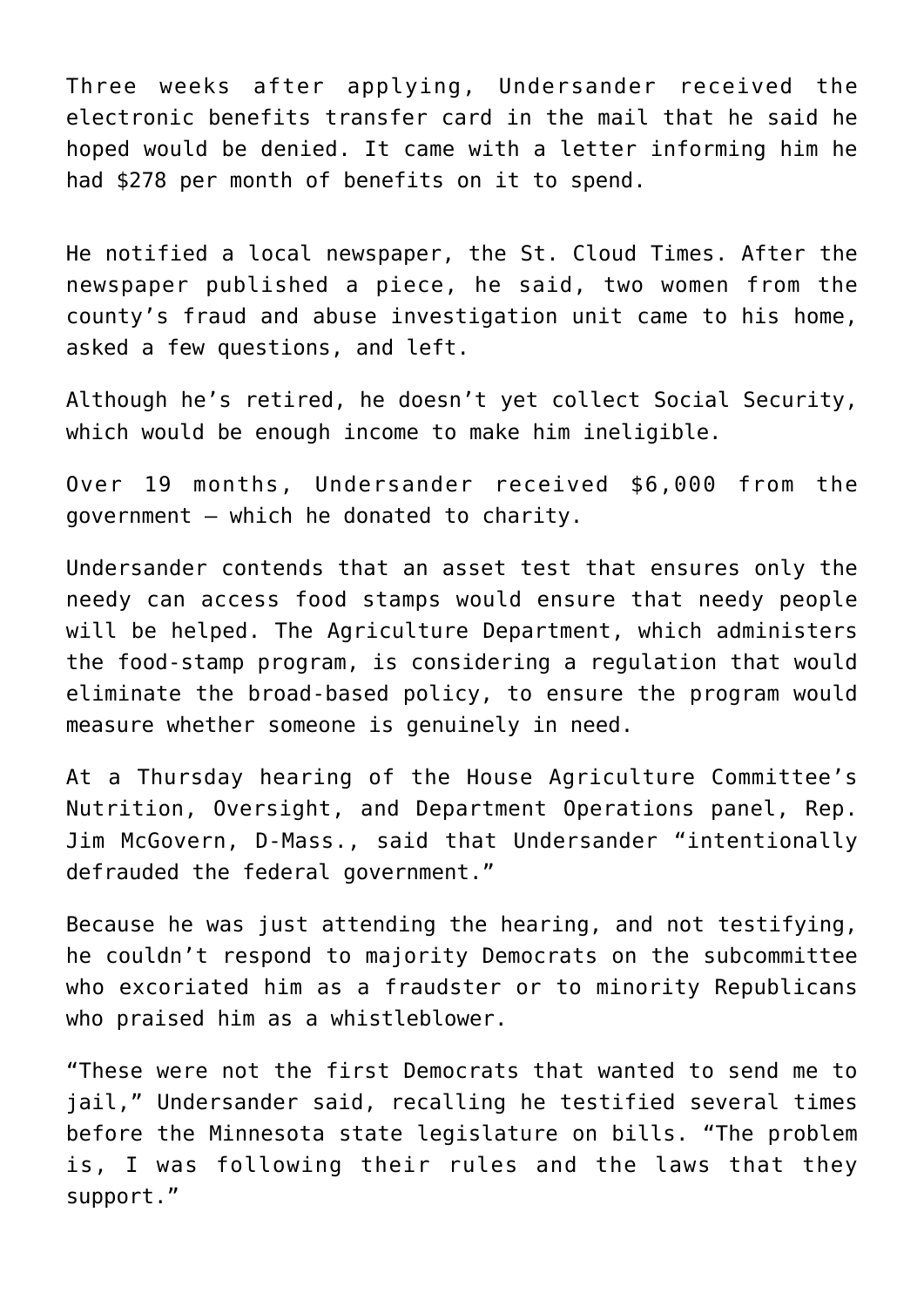Undersander had been a volunteer for the Central Minnesota Council on Aging, where he helped seniors with annual Medicare re-enrollment and with various social services. All other state and federal programs measure income and assets, he said, but he discovered the food-stamp program considers income only.

"I was shocked," he said. "I don't like it when taxpayer money is wasted."

The loophole is "egregious and unnecessary," said the subcommittee's ranking member, Rep. Dusty Johnson, R-S.D.

"A man with assets in the millions – who was able to receive more than a nominal SNAP benefit month after month because of Minnesota's abuses of their administrative flexibility – Mr. Undersander is not alone," he said.

"Mr. Undersander didn't lie on his forms. He exposed the flaws of a failed system," Johnson said. "It's not his fault that we in D.C. haven't done our job. Receiving a welfare check shouldn't be easier than applying for a job. If millionaires are receiving those benefits  $-$  as they have  $-$  this committee has work to do."

The "broad-based" policy also allows states to make decisions outside the federal guidelines. For example, Johnson noted that Vermont determined that receiving a mailer about public assistance can convey food-stamp eligibility.

According to the Wall Street Journal, the "broad-based categorical eligibility" also allows someone to qualify for food stamps based on receiving a [heating-assistance flyer](https://www.wsj.com/articles/the-gops-food-stamp-failure-1544398438) in the mail.

However, subcommittee Chairwoman Marcia Fudge, D-Ohio, rejected the notion that there is a need for any reforms to the system and instead targeted Undersander.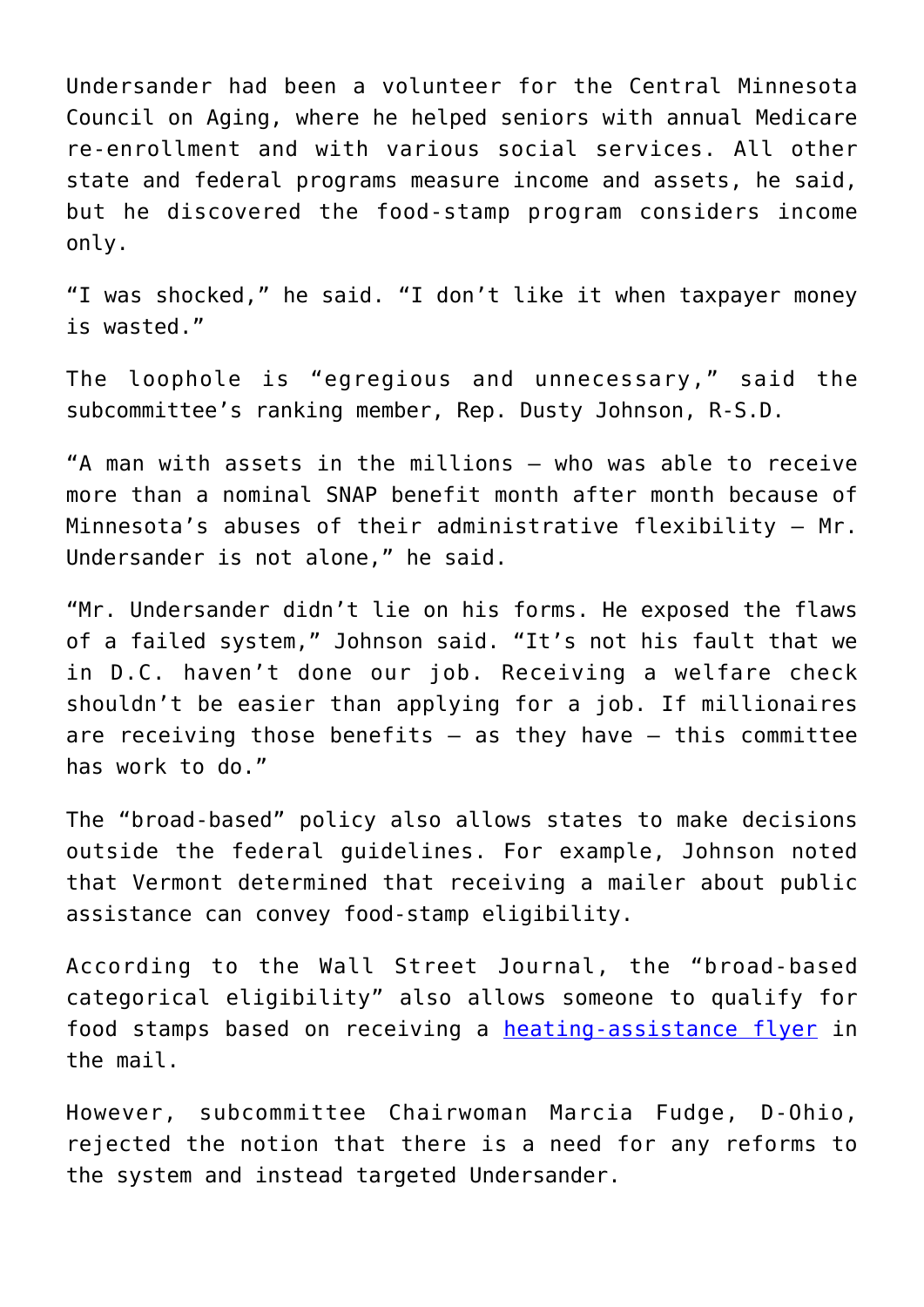"I heard about that ridiculous millionaire stuff," Fudge said, looking at Undersander. "You willfully and maliciously gamed the SNAP system. You, an alleged millionaire, used mischaracterizations of your finances.

"You took benefits from the very citizens you serve in your volunteer work. You did all this to continue your right-wing crusade against poor people," the Ohio Democrat said.

During the hearing, Fudge said of Undersander's donations of his food-stamp benefits to charity: "It wasn't yours to give."

Undersander countered in an interview after the hearing that he "did a better job of distributing that money than the government did."

"I didn't give it to millionaires," he said.

Fudge also questioned why Republicans chose this particular program to oppose giving states more flexibility.

"Republicans love talking about states' rights, promoting state flexibility, and handing over to states the administration of federal safety-net programs," Fudge said. "But when it comes to putting that rhetoric into practice for SNAP, they want something very different."

Wisconsin Lt. Gov. Mandela Barnes, a Democrat, was among those testifying for the need to maintain the program.

"If the broad-based categorical eligibility were to be eliminated, it would have a profound impact on the health and well-being of children in Wisconsin," Barnes told the subcommittee. "Roughly 24,000 children in the state would lose access to nutritious food under the proposed rule change. That's 41 percent of those who qualify for SNAP under broadbased categorical eligibility."

Fudge cited a Congressional Budget Office estimate that eliminating the "broad-based" policy would result in 400,000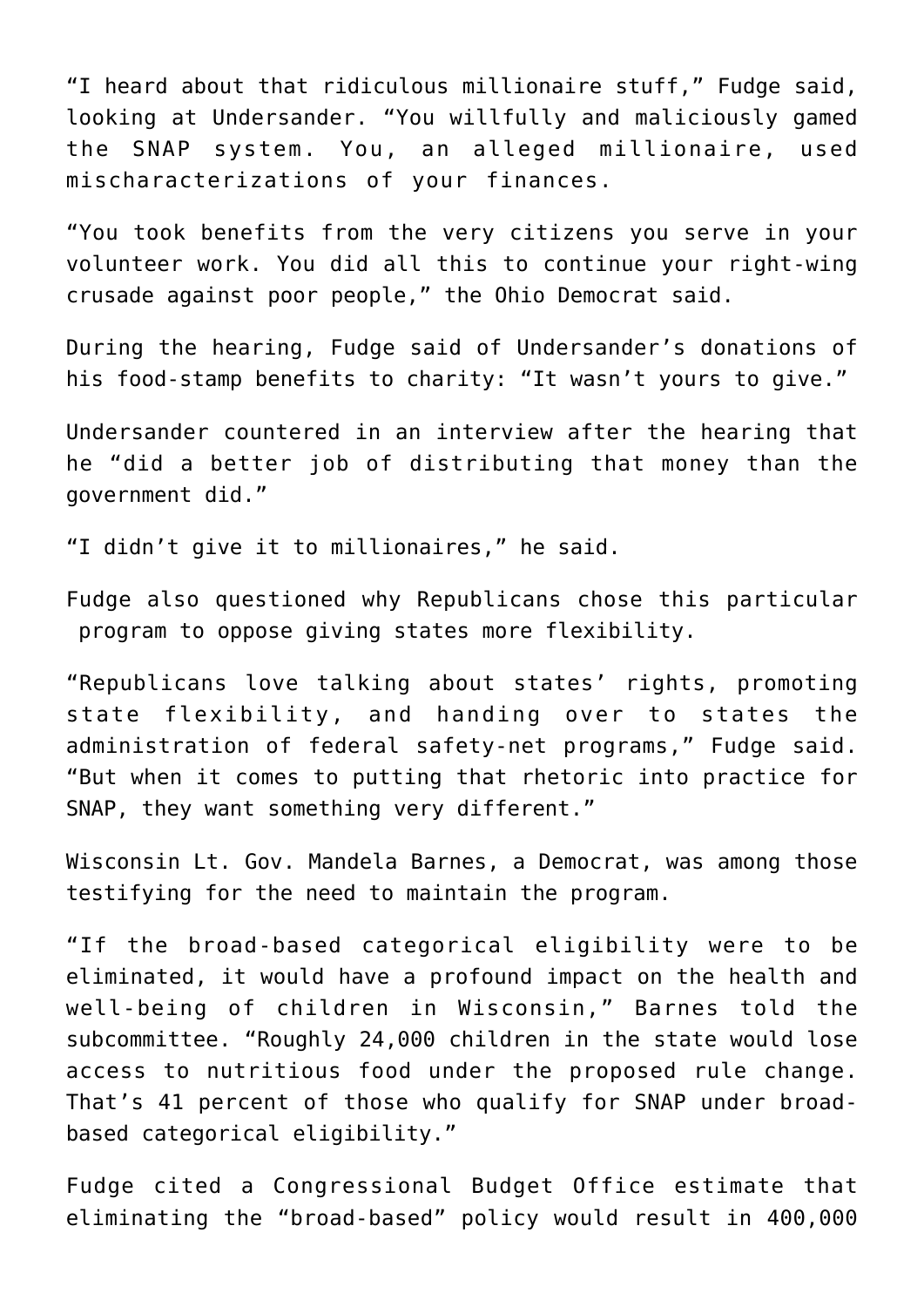fewer people eligible for food stamps.

Johnson referenced an Agriculture Department report that estimated most food-stamp income-eligible homes have financial resources that exceed the federal limit of \$20,000 in assets. One in five had more than \$100,000 in assets, while tens of thousands had more than \$1 million in assets, the South Dakota Republican said.

[A Congressional Research Service report](http://www.fas.org/sgp/crs/misc/R42054.pdf) from January said eliminating broad-based categorical eligibility would save roughly \$12 billion over the next decade.

With regard to fraud, a separate [Congressional Research](https://fas.org/sgp/crs/misc/R45147.pdf) [Service report](https://fas.org/sgp/crs/misc/R45147.pdf) last year found 11 percent of food-stamp overpayments resulted from fraud. However, it found just 5 percent of food-stamp recipients were overpaid.

However, a [Government Accountability Office](http://thehill.com/blogs/floor-action/house/241141-gao-says-expanded-food-stamp-eligibility-raises-costs-chances-of-abuse#ixzz2rATJlGpz) report from 2012 "found that a greater percentage of SNAP households eligible under broad-based categorical eligibility that had incomes over the federal limits had errors than other households (17.2 percent compared to 6.7 percent) in fiscal year 2010." It warned that fraud could rise.

Undersander told The Daily Signal he's glad he didn't testify, because of the criticism he thinks would have been leveled against him. Still, he would have preferred the chance to tell a fuller story.

"I wish I could have told the committee I never told anyone in the county something that wasn't true," Undersander said. "I wasn't trying to become famous."

—

*This [article](https://www.dailysignal.com/2019/06/24/after-legally-receiving-food-stamps-this-millionaire-is-trying-to-change-the-system/) has been republished with the permission of The Daily Signal.*

*Dear Readers,*